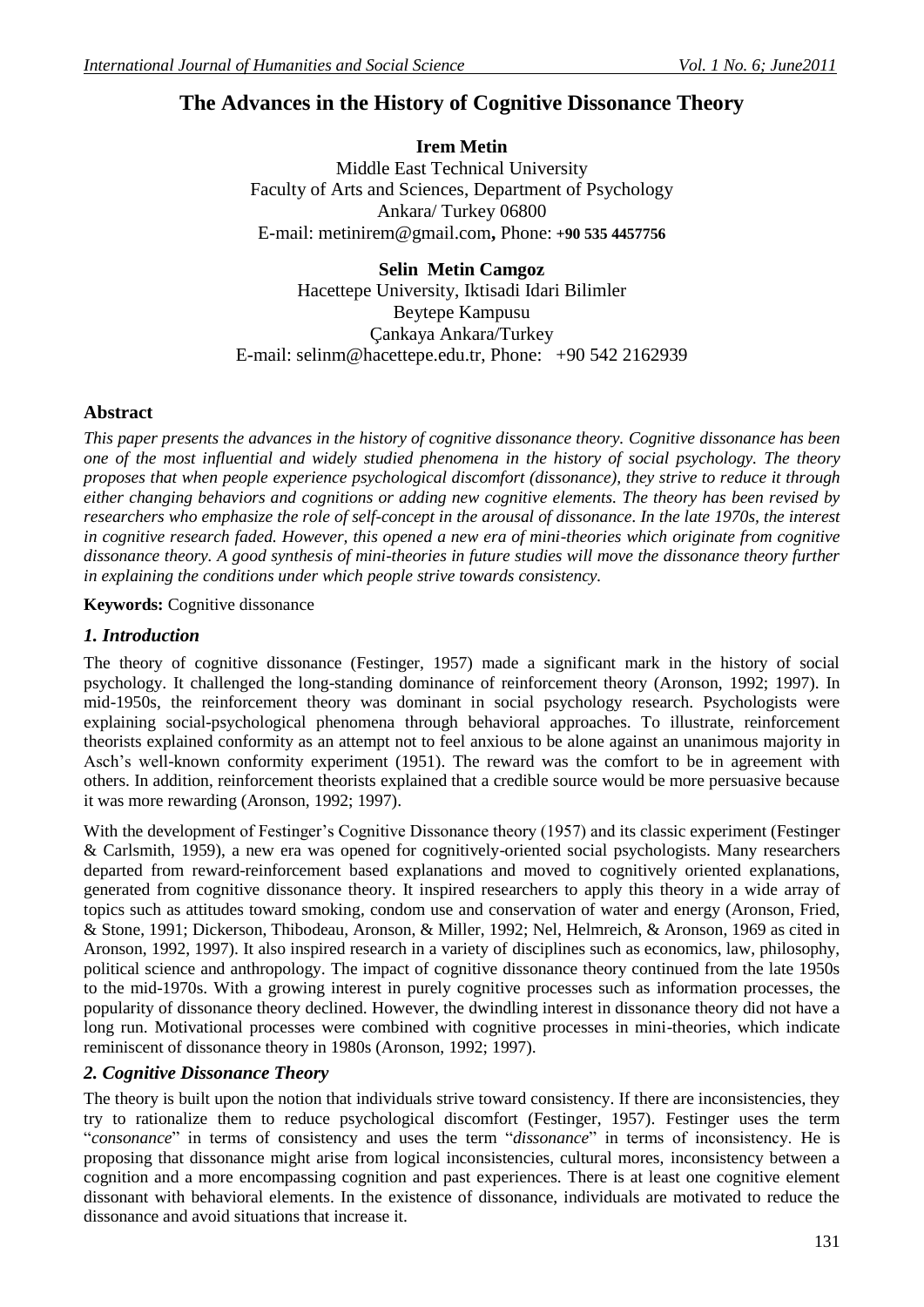The magnitude of dissonance depends on importance or value of the elements (e.g. knowledge, belief, attitudes) that are dissonant. If a person gives importance to these elements, the magnitude of the dissonant relation between elements would be greater (Festinger, 1957). Accordingly, the magnitude of the dissonance would influence pressures to reduce or eliminate the dissonance (Festinger, 1957). As the magnitude increases, pressures to reduce dissonance and avoidance from situations that generate dissonance increases. Furthermore, Festinger (1957) suggests that individuals may change behavioral cognitive elements, environmental cognitive elements or add new cognitive elements to reduce dissonance. To illustrate, a habitual cigarette smoker who has learnt that smoking is bad for health may change his behavior (e.g. stop smoking), change his knowledge about the effects of smoking (e.g. smoking is not dangerous) or may add new cognitive elements that are consonant with the fact of smoking (e.g. "there is more danger in traffic") (Festinger, 1957).

Before the development of Dissonance theory, similar notions have been suggested by some scholars. For instance, Heider (1925, as cited in Festinger, 1957) states that unless there is balanced state in which two or more relations fit together, forces would act to change action or reorganize cognitions; otherwise, an imbalanced state would produce tension. After a few decades, Heider proposed similar arguments in *balance theory* (1958 as cited in Taylor, Peplau, & Sears, 2006). Furthermore in 1955, Osgood and Tannenbaum have brought out "*the principle of congruity*" which proposes that "people change their evaluation in the direction of increased congruity with the existing knowledge" (p. 43, as cited in Festinger, 1957). It means that if a person"s knowledge is incongruent with other source of information, then person shows a tendency to change either the evaluation of existing knowledge or evaluation of the source to reduce incongruence. Similarly, Festinger (1957) explains the same processes in his cognitive dissonance theory. Nevertheless, Festinger might be considered as the first person who formulated these notions in a precise and applicable form, by providing implications in a variety of contexts.

The theory has wide implications and applications to a variety of contexts. For instance, in the process of decision making, people should handle the unpleasantness of having rejected an attractive alternative (Festinger, 1957). According to Lewin (1935, as cited in Festinger, 1957), once a decision has been made, individuals tends to stick to their decisions. This process namely, *the freezing effect of decision*" results from establishing consonant relations with the decision (e.g. chosen alternative seems to be more attractive) and eliminating dissonant relations (e.g. unchosen alternatives seem to be less attractive). Similarly, Brehm (1956, as cited in Aronson, 1969) found that after a decision has been made, subjects enhanced their liking for the chosen alternative and downgraded the unchosen alternative.

However, Festinger (1957) proposes that dissonance arises after a choice has been made. The magnitude of the postdecision dissonance depends on the importance of the decision, relative attractiveness of the unchosen alternative and the degree of cognitive overlap of the alternatives. In other words, if the decision is important, unchosen alternatives are attractive and the degree of overlap is low, the postdecision dissonance is stronger. In order to reduce postdecision dissonance, an individual may change or revoke the decision, change the attractiveness of the alternatives (e.g. by magnifying the importance of chosen alternative and minimizing attractiveness of unchosen alternative) or establish cognitive overlap (e.g. by creating similarities among chosen and unchosen alternatives). To illustrate, imagine a person who accepted the dinner party invitation and rejected a rock concert. The person may change his/her decision and go to the concert; or may attempt to think of negative things about the concert and positive things about the dinner party; or may believe that there would be good music in the dinner party as well.

#### *3. Cognitive Dissonance Research*

The cognitive dissonance theory was first tested by Festinger and Carlsmith (1959) in a laboratory experiment. They examined what would happen if two cognitions do not fit together that is, if a person believes in "X" but publicly states that he believes in "not X". They also examined how the amounth of pressure (reward) would influence the magnitude of dissonance. In the experiment, 71 students were asked to spend an hour on boring tasks, then some of the participants were asked to do a favor and persuade another subject that the tasks were interesting and enjoyable. A group of participants in experimental group were paid 1 \$, while others were paid 20 \$ to persuade subjects. Participants in control group were not asked to persuade any subjects. Afterwards, participants in experimental group were asked to rate their private opinions about whether the tasks were interesting and enjoyable.

In parallel with dissonance theory, researchers expected that dissonance would be reduced by changing private opinion and this opinion change would be smaller if there is large reward. In other words, it was expected that in the one dollar condition, the magnitude of the dissonance would be high (due to small reward), thus opinion change would be high.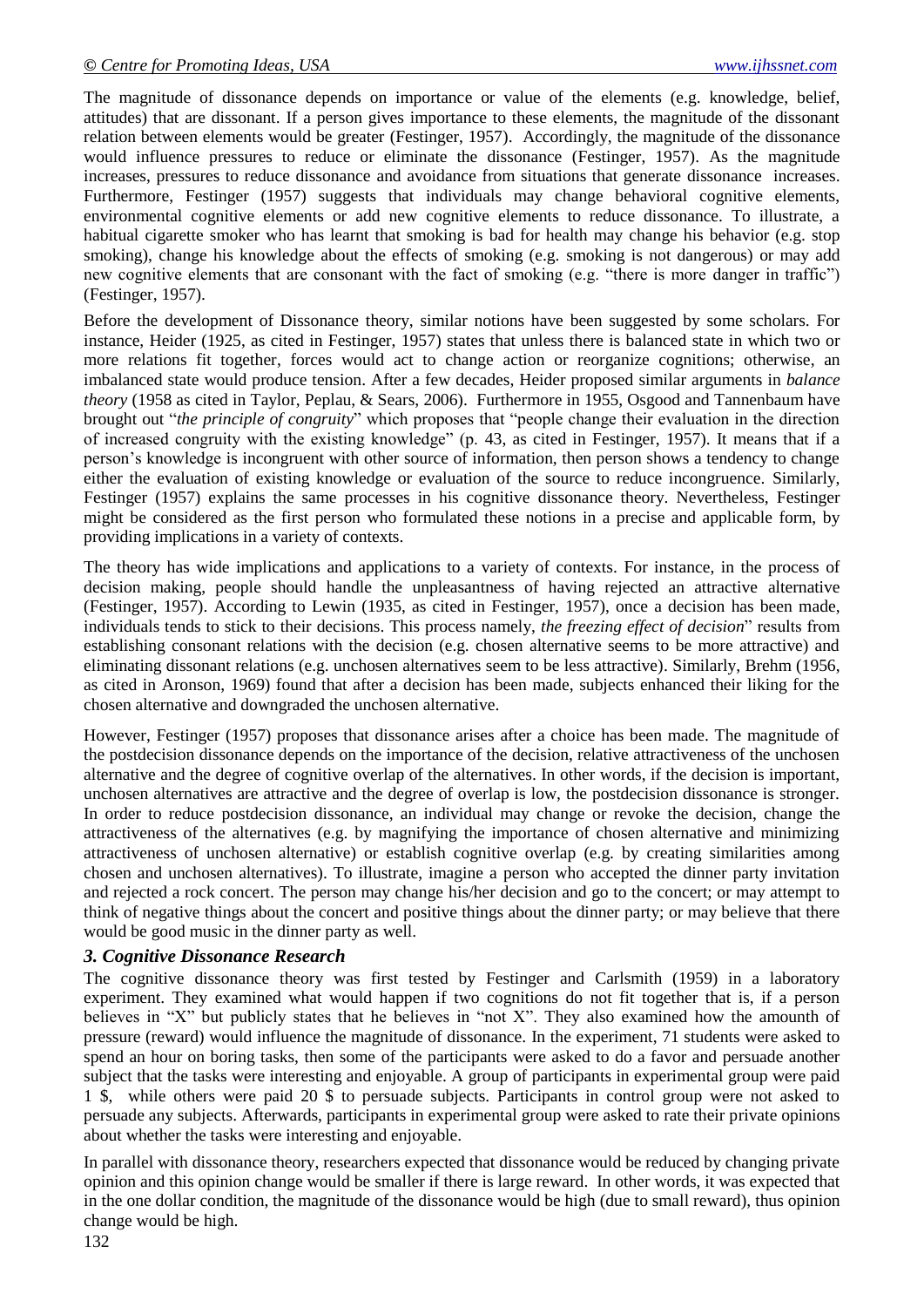However, in the twenty dollar condition, the magnitude of the dissonance would be small (due to great reward), thus opinion change would not be high. As expected, participants in one dollar group experienced more dissonance, and thus showed greater tendency to change their opinions to bring it into corresponce with what they have said. Overall, findings indicate that *greater reward* provides external justification for the dissonant act and thus creates less dissonance, while *smaller reward* does not provide any justification and thus creates more dissonance. To reduce dissonance, people tend to change their opinions through internalizing what they have said or done.

The study of Festinger and Carlsmith (1959) has been regarded as the classic experiment of cognitive dissonance since it provides the first ample evidence for the theory. It shows that if a person performs an unpleasant task that is insufficiently rewarded, his/her cognition of performing this unpleasant task is dissonant with his cognition of receiving no reward. Thus, the person reduces dissonance by seeking some justifications such as increasing the attractiveness of the goal. For instance in one study, Aronson and Mills (1959) investigated whether unpleasant experiences to attain membership in a group influences liking for the group. Consistent with the cognitive dissonance theory, it was expected that individuals who go through an unpleasant experience to become members of the discussion group would increase their liking for the group. To test this hypothesis, college women were randomly assigned to three experimental conditions: a severe initiation condition (they were asked to read embarrassing materials before joining the group), mild initiation group (they were asked to read less embarrassing materials before joining the group) and control group (they were not asked to read any material before joining the group).

Then, they were listened to a dull, banal group discussion. As a result, women who had unpleasant experience (severe initiation) perceived the group as being more attractive than those in mild initiation group and control group. The findings supported cognitive dissonance theory because unpleasant experience was dissonant with a dull discussion, and thus individuals distorted their existing perceptions of the group (its discussions) in a positive direction to reduce dissonance. As mentioned in the beginning of this paper, cognitive dissonance theory challenged reinforcement theory. The previous research provide supportive evidence for this argument because reinforcement theory suggests that people like things that are rewarded; however, dissonance research show that people like things for which they suffer (Aronson, 1992). Hence, it contributes to the literature by showing that reinforcement might not explain every social phenomena.

The previous research has shown that cognition of performing an unpleasant task is dissonant with cognition of receiving no reward (Festinger & Carlsmith, 1959; Aronson & Mills, 1959). Theorically, it would be expected that punishment yield an opposite effect. To test the effect of punishment on cognitive dissonance, Aronson and Carlsmith (1963) conducted a study among preschoolers in several discipline contexts. They allowed children play with some toys and then told them that they could play with all the toys except the most attractive one. In one condition, they used a severe threat to discourage children from playing with the forbidden toy while in the other condition, they used a relatively mild threat to discourage them from playing with the toy. The results showed that children in the severe threat condition refrained from playing with the attractive toy because they had sufficient justifications (e.g. being punished by experimenter). Similarly, children in the mild threat condition refrained from playing with the toy, however, their liking of the toy decreased. Consistent with the cognitive dissonance theory, in the existence of severe threat, the cognition that they did not play with attractive toy was consonant with the cognition that they would be severely punished if they played.

However, in the absence of severe threat, children experienced dissonance because the cognition of not playing with the attractive toy was dissonant with the cognition that it was attractive. To reduce dissonance, children derogated the toy. According to Aronson (1969), mild threat condition does not provide sufficient justification for not playing with the attractive toy, and thus children find additional reasons such as convincing themselves that the toy was less attractive. Surprisingly, the toy was seen as less attractive 45 days after the experimental manipulation, indicating long-lasting derogation of the toy. Interestingly, when Freedman (1965, as cited in Aronson, 1997) replicated "the forbidden toy" study with the original threat removed, children who were previously in the severe threat condition showed a tendency to play with the forbidden toy in the absence of threat. However, children who were previously in the mild threat condition were less likely to play with the forbidden toy even in the absence of threat. Because they convinced themselves that they weren"t playing with the toy because they didn"t like the toy (self-justification). By this way, they internalized attitude change. The study not only provides support for the power of self-justification, but also has important implications for child development. Interventions that target parents should emphasize the point that severe threat of punishment might not be an effective strategy to reduce aggressive behaviors. On the contrary, it might increase aggressive behaviors.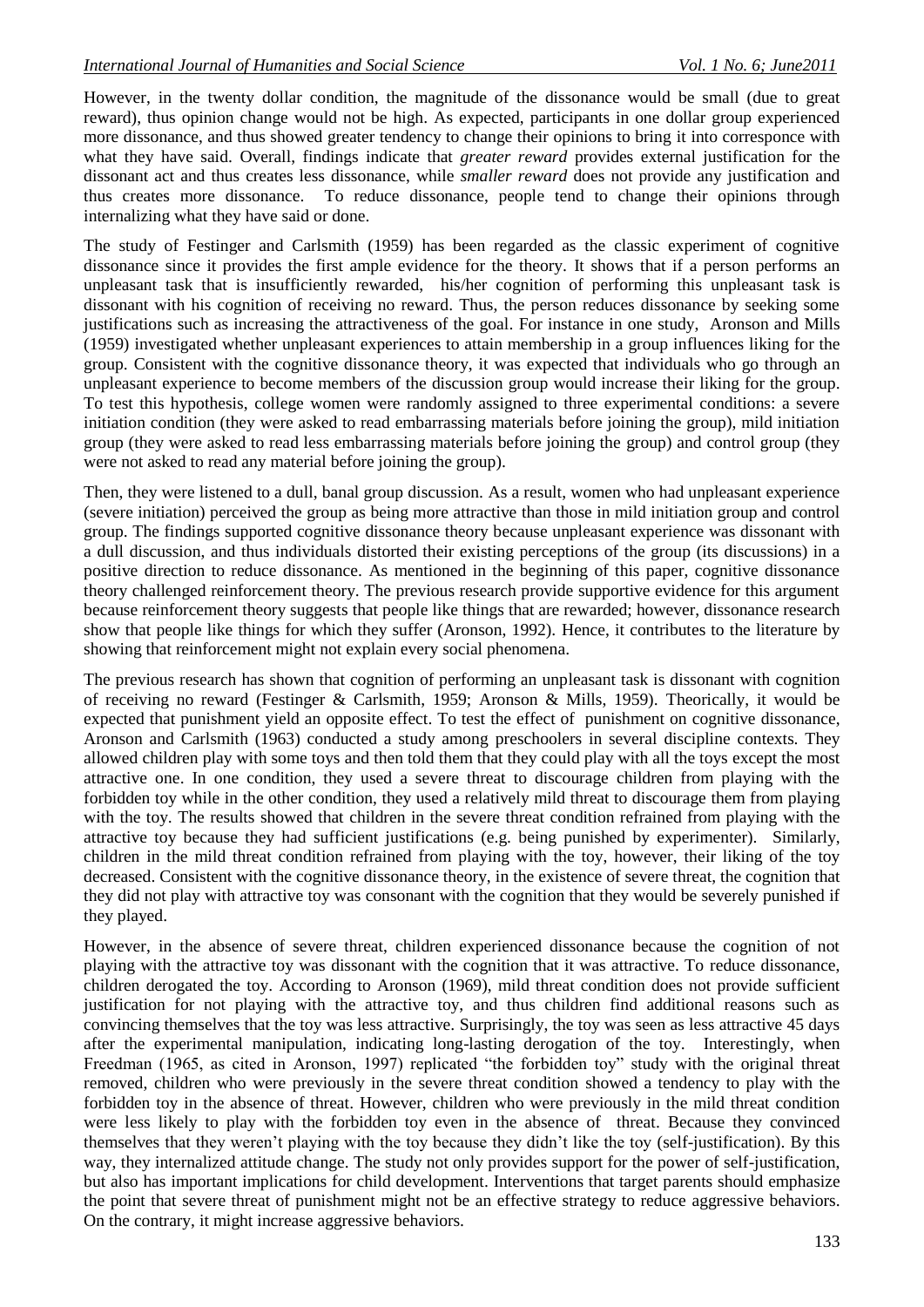Therefore, parents should not use severe threat of punishment as a strategy to deal with children"s problems. The cognitive dissonance research also contributed to social psychology by its new methodology. As mentioned in previous research, forced-compliance paradigm is one of the most widely studied paradigm in cognitive dissonance. In the forced compliance paradigm, subjects are let to execute an act either counterattitudinal (e.g. saying "not X" when one believes in "X") or countermotivational (e.g. not playing with an attractive toy) (Girandola, 1997). Afterwards, postbehavioral attitude change is tested. The tactic of "experimental reality" in which subjects become a part of the scenario is used in dissonance experiments (Aronson, 1992). In the majority of previous experiments, subjects make judgments about videos, however, in cognitive dissonance research real things are happening to real people. Even though dissonance research has been criticized for its use of deception, it contributed a lot to experimentation in social psychology research.

#### *4. Revisions in Cognitive Dissonance Theory*

Dissonance researchers have periodically revised the theory. One of the most important revisions was done by Aronson (1960, 1968 as cited in Aronson, 1992), through drawing attention to expectancies regarding the self. According to the researcher, dissonance would be aroused when a person performs a behavior that is inconsistent with his or her sense of self. To reduce dissonance, person is involved in the process of selfjustification. Through this process, individual maintains a self-concept that is stable, predictable, competent and morally good. To illustrate, Aronson and Carlsmith (1962) manipulated participants" performance and expectancies concerning their performance. It was expected that a performance consistent with their expectations would be consonant, however a performance inconsistent with their expectations would arouse dissonance. As expected, participants whose performance was inconsistent with their performance expectancies changed more of their responses than those whose performance was consistent with their performance expectancies. It was surprising that individuals who expected to perform poorly but performed well experienced dissonance and tried to reaffirm their negative performance expectancies.

The discomfort with unexpected success indicates people"s drive to achieve a self-relevant performance expectancy regardless of the performance being good or bad. These arguments might be based upon Bem"s *self-judgment model* which proposes that each person observes his own behavior; and infers what his real attitudes are by discriminating the reinforcement contingencies (1965, 1967 as cited in Aronson, 1969). For instance, if a person observes that his performance is guided by a large reward, then it becomes difficult for him to believe that behavior reflects own attitudes. The modification of Aronson increased the predictive power of the theory by retaining the core notion of inconsistencies but giving more emhasis on the selfconcept. It explains the conditions under which dissonance reduction occurs (Aronson, 1992). For instance, in the classic cognitive dissonance experiment (Festinger & Calsmith, 1959), if a person, who has lied to another person in the absense of sufficient justification, sees himself as a decent and competent individual, he may feel guilty and stupid and thus convince himself that it is not a lie. On the other hand, if that person sees himself as insensible or incompetent, then dissonance may not occur. As stated by Aronson (1969, p.28) "if a person sees of himself as a schnook, an un-schnooky behavior arouses dissonance". It indicates that dissonance exists when the behavior is dissonant with the self-concept.

In addition to the judgments about the task or group, dissonance-generated attitude change was studied in important contexts such as changing attitudes towards condom use and conservation of water. For instance, in one study college students were asked to make a speech to use condom. The results revealed that those who made this speech showed more intention to use condoms (Aronson et al., 1991). In a related study, college students who were asked to sign a flyer about water conservation, showed tendency to consume less water. (Dickerson et al., 1992 as cited in Aronson, 1992). In accordance with Aronson"s propositions, dissonance arises when individuals behave inconsistently with their advices. Because an advice should reflect real attitudes. These studies are important in enlightening the role of hypocrisy technique in attitude change. When individuals are asked to persuade other individuals, unconsicously they evaluate their own behaviors. This technique might be applied to schools in order to decrease smoking habit, drug and alcohol usage among young people.

Besides, the theory has been reformulated by researchers' varying emphasis on arousal and psychological discomfort in dissonance-reduction process. Dissonance arousal is "the heightened arousal that results from feelings of responsibility of an unwanted event", dissonance motivation is "the pressure to change one"s attitudes" (Cooper & Fazio, 1984, p.257). As previously mentioned, Festinger (1957) have conceptualized dissonance as a fundamentally motivational state. Additionally, he resembled reduction of dissonance to any attempt to reduce hunger, thirst or any drive. Over the years, some dissonance researchers have emphasized arousal or drive-like properties of dissonance while others have emphasized both dissonance arousal and dissonance motivation (e.g. Brehm & Cohen, 1962; Cooper & Fazio, 1984 as cited in Elliot & Devine, 1994).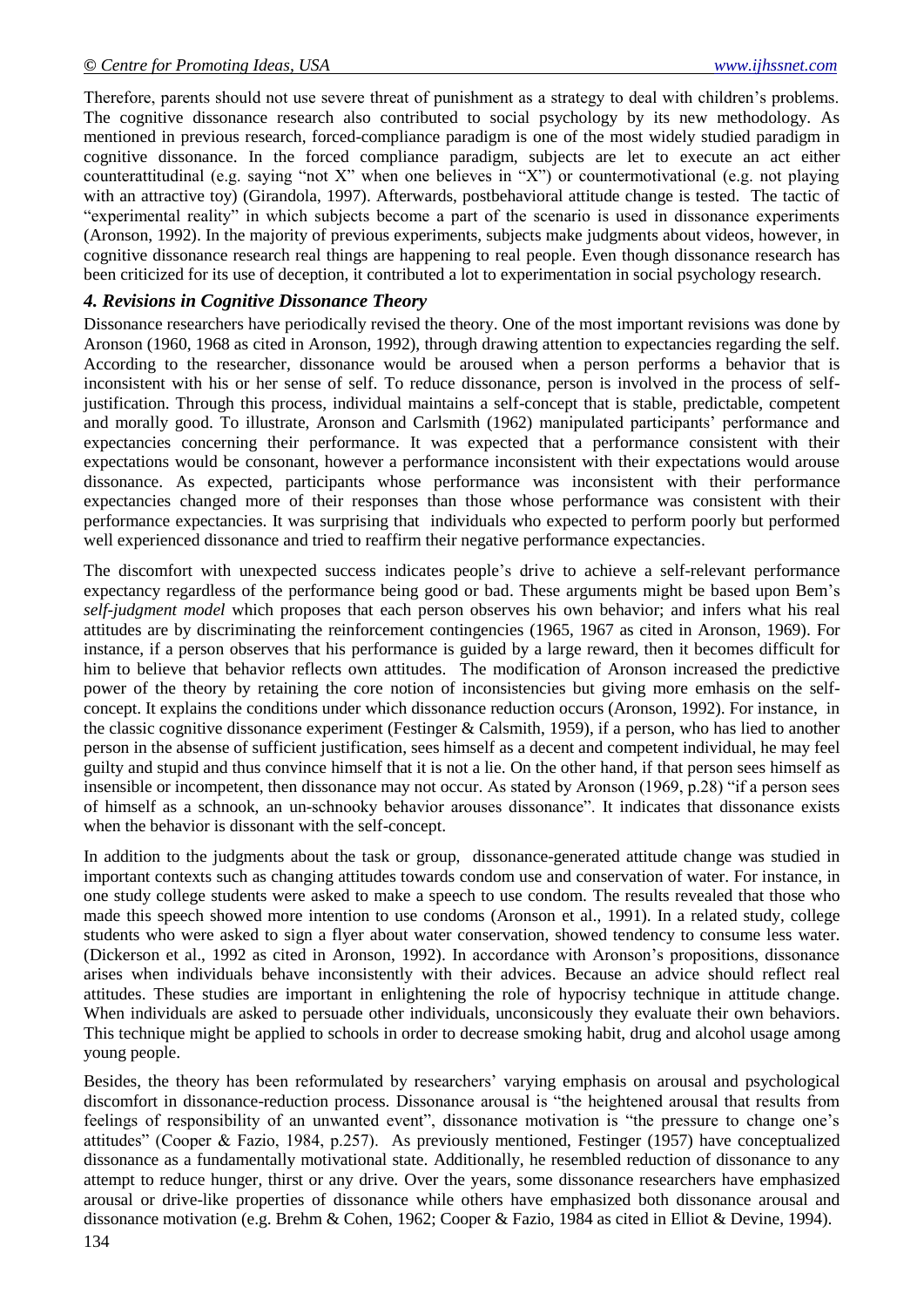Specifically, in their New Look model, Cooper and Fazio (1984) have proposed that dissonance arousal precedes psychological discomfort that motivates individuals to change attitudes. Although the arousal component is important and necessary for dissonance process, it is the psychological discomfort that motivates attitude change and thus reduces dissonance. In addition, Cooper and Fazio (1984) proposed that dissonance arises when a person feels responsible for bringing about aversive consequences. In other terms, aversive events following an action are essential for arousal of dissonance rather than inconsistency among cognition and behavior. However, some studies (Aronson et al., 1991; Dickerson et al., 1992 as cited in Aronson, 1992) showed that college students experienced dissonance even when they felt they did not do anything wrong such as lying, indicating the occurance of dissonance in the absence of aversive consequences. Although dissonance might arise in aversive consequences as it is in the forced-compliance dissonance paradigms, it might also arise in beneficial consequences such as condom use and water conservation.

## *5. The Waning of Interest in Cognitive Dissonance Research*

The cognitive dissonance theory developed by Festinger (1957) inspired a great deal of exciting research for the next two decades. It challenged reinforcement theory by showing that people are not simple reinforcement machines, rather they think and make justifications (Aronson, 1992). Besides, it challenged psychoanalytic theory, specifically the notion of catharsis of aggression (Aronson, 1992). Most psychologists believed that if people released their anger, they would feel better, however, cognitive dissonance theory proposed that it would not reduce aggression. On the contrary people would try to find justifications for their hostility such as derogating the victim, and thus it would lead to more aggression. For instance, if a boss is angry to his wife but shows his anger to one of his employees, then he would feel guilty because this hostile behavior is not consistent with his decent and competent self. To reduce dissonance, he would find justifications that derogate the employee such as "he/she was not working effectively". Hence, it would increase aggression.

The cognitive dissonance theory opened a new era by combining motivation and cognition, thus produced "the revitalization of social psychology" (Aronson, 1992). However, by the mid-1970s, interest in motivational approaches to social psychology began to wane and purely cognitive approaches have gained interest. According to Aronson (1992), there are four important reasons for the waning of interest in dissonance. First, people did not believe that deception in dissonance experiments was acceptable. Second, people believed that dissonance might cause discomfort and procedures might harm individuals. Third, dissonance experiments required great amounth of time. Fourth, social cognition became popular and researchers discovered that the methodology in social cognition research was easier, less time-consuming and more ethical. Hence, researchers preferred easier, quicker, less time-consuming and more ethical methods in their research.

With the rising of social cognition, researchers temporarily abondoned motivational processes and started to examine purely cognitive processes. However, this new body of research was not unrelated to old studies about cognitive dissonance, indeed it was derivable from cognitive dissonance theory (Aronson, 1992, 1997). For instance, Lord, Ross and Lepper (1979, p. 2098) suggested a phenomenon called "biased assimilation", which refers to people's tendencies to accept confirming evidence and reject disconfirming evidence. In a similar vein, Festinger (1957) proposed in his theory that individuals would be less likely to accept arguments that are inconsistent with their initial attitudes. For instance, smokers would find skepticism in arguments such as 'smoking leads to cancer'. It is important to note that Lord et al. (1979) made purely cognitive explanations, disregarding cognitive dissonance.

## *6. The Reminiscent of Cognitive Dissonance Theory*

In 1980s, researchers realized that purely cognitive explanations were not sufficient to understand social behavior and thus they combined cognition with motivation. This opened a new era of mini-theories, the origins of which derive from dissonance theory. The theories are self-affirmation theory (e.g. Steele, 1988), symbolic self-completion theory (e.g. Wicklund & Gollwitzer, 1982), self-evaluation maintenance theory (e.g. Tesser, 1988), self-discrepancy theory (Higgens, 1989), self-verification theory (e.g. Swann, 1984), action identification theory (e.g. Vallacher & Wegner, 1985) and the concept of motivated inference (e.g. Kunda, 1990 as cited in Aronson, 1992; 1997). According to Aronson, all of these mini-theories include how people cope with threats to the self-concept and thus they can be integrated under the framework of cognitive dissonance theory. Social psychologists should bring these theories together by finding the common grounds rather than differentiating them. A good synthesis of ideas and approaches would provide a better understanding of cognitive dissonance theory (Berkowitz & Devine, 1989 as cited in Aronson, 1992, 1997). The empirical study of self-verification theory might be a good example to show that mini-theories originate from Festinger's cognitive dissonance theory (1957).